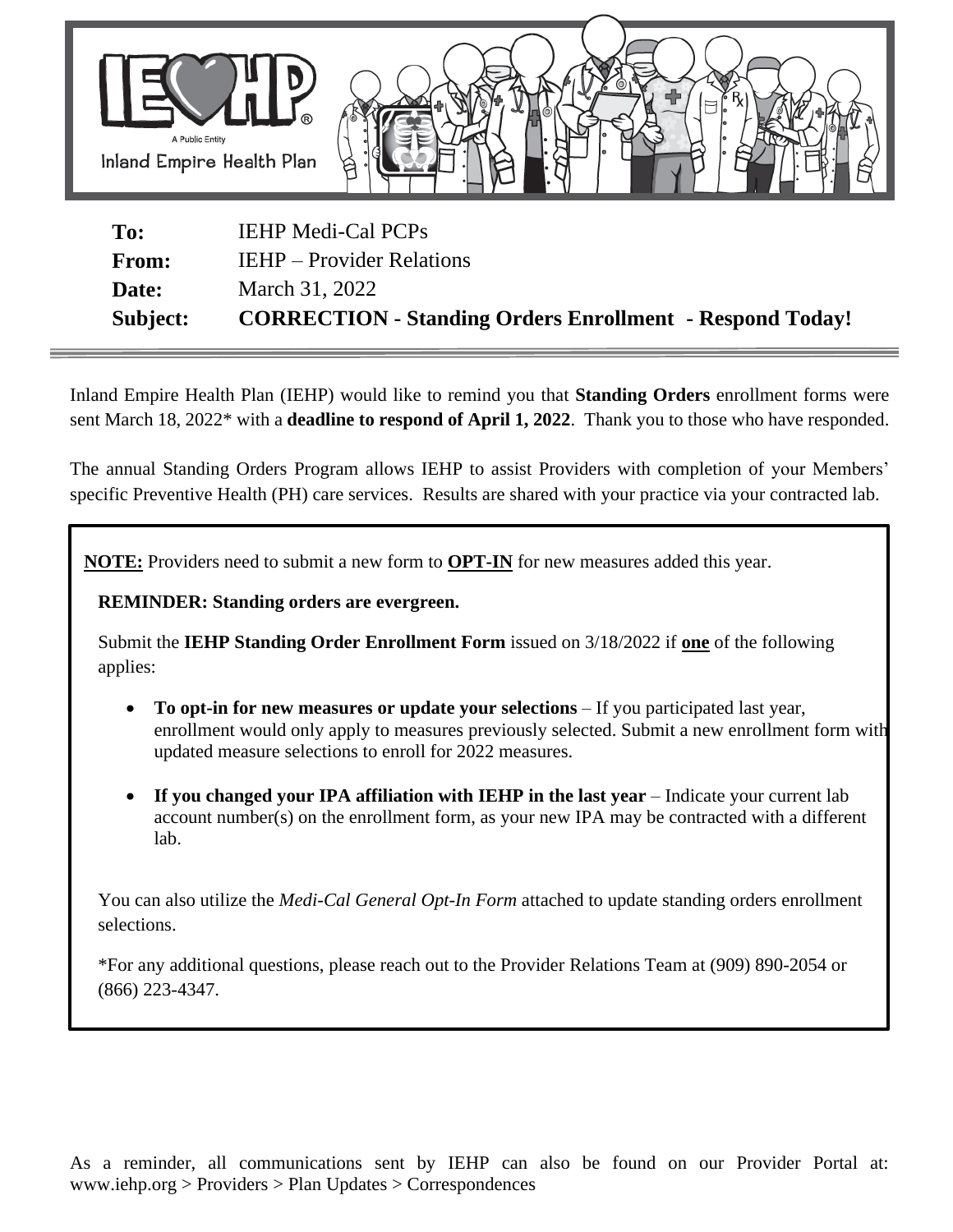

Dear IEHP Provider,

IEHP is continuing the annual Standing Orders Program to assist you with engaging your IEHP Medi-Cal Members to complete the preventive health care screenings and labs listed below. If you are new to IEHP, need to update existing lab accounts or you would like to expand your participation to new program measures; we want to offer you the opportunity to participate in this year's initiative. **Note that standing orders are evergreen.**

| <b>Medi-Cal Members</b>                                                     |                                                                                   |                                                                                                                                                                                    |  |  |  |  |
|-----------------------------------------------------------------------------|-----------------------------------------------------------------------------------|------------------------------------------------------------------------------------------------------------------------------------------------------------------------------------|--|--|--|--|
| <b>Supporting GQ P4P Measure</b>                                            | <b>Preventive Service</b>                                                         | <b>Description</b>                                                                                                                                                                 |  |  |  |  |
| <b>Breast Cancer Screening (BCS)</b>                                        | Mammogram Screening                                                               | Female Members ages 50-74 without a screening<br>in the past two years.                                                                                                            |  |  |  |  |
| Diabetes Care- Hemoglobin<br>A1c Control for Members with<br>Diabetes (HBD) | <b>HbA1c Testing</b>                                                              | Adult Members with diabetes who have not<br>completed a HbA1c within the current year.                                                                                             |  |  |  |  |
| Diabetes Care- Kidney Health<br>Evaluation (KED) NEW                        | Estimated glomerular<br>filtration rate and Urine<br>albumin creatinine ratio NEW | Adult Members with diabetes who have not<br>completed an estimated glomerular filtration rate<br>(eGFR) and/or a urine albumin creatinine ratio<br>(uACR) within the current year. |  |  |  |  |
| <b>Colorectal Cancer Screening</b><br>$(COL)$ NEW                           | Fecal Occult Blood Test NEW                                                       | Members ages 50-75 without record of an<br>appropriate screening for colorectal cancer.                                                                                            |  |  |  |  |

**Submit the attached** *IEHP Standing Order Enrollment Form* **if one of the following applies:**

- **To opt-in or update your selections**. Indicate **all** preventive health screening selections on the enrollment form.
- **If you changed your IPA affiliation with IEHP in the last year**, as your new IPA may be contracted with a different lab. Indicate your **current** lab account number on the enrollment form.

Upon agreeing to participate, you will receive a list of your targeted IEHP Members participating in the program. **All screening/testing results will be routed to your office from the partnering lab for review and follow up**. In addition, IEHP Members identified as needing the fecal occult blood test will be sent a home testing kit.

Please complete the attached *IEHP Standing Order Enrollment Form* indicating your participation selection and fax back to the IEHP Quality Improvement Team at **909-297-2505.**

If you have any questions regarding this initiative, please contact your IEHP Provider Relations Team at **(909) 890-2054**.

To your health,

Homa Chick

 $i\mathcal{L}$